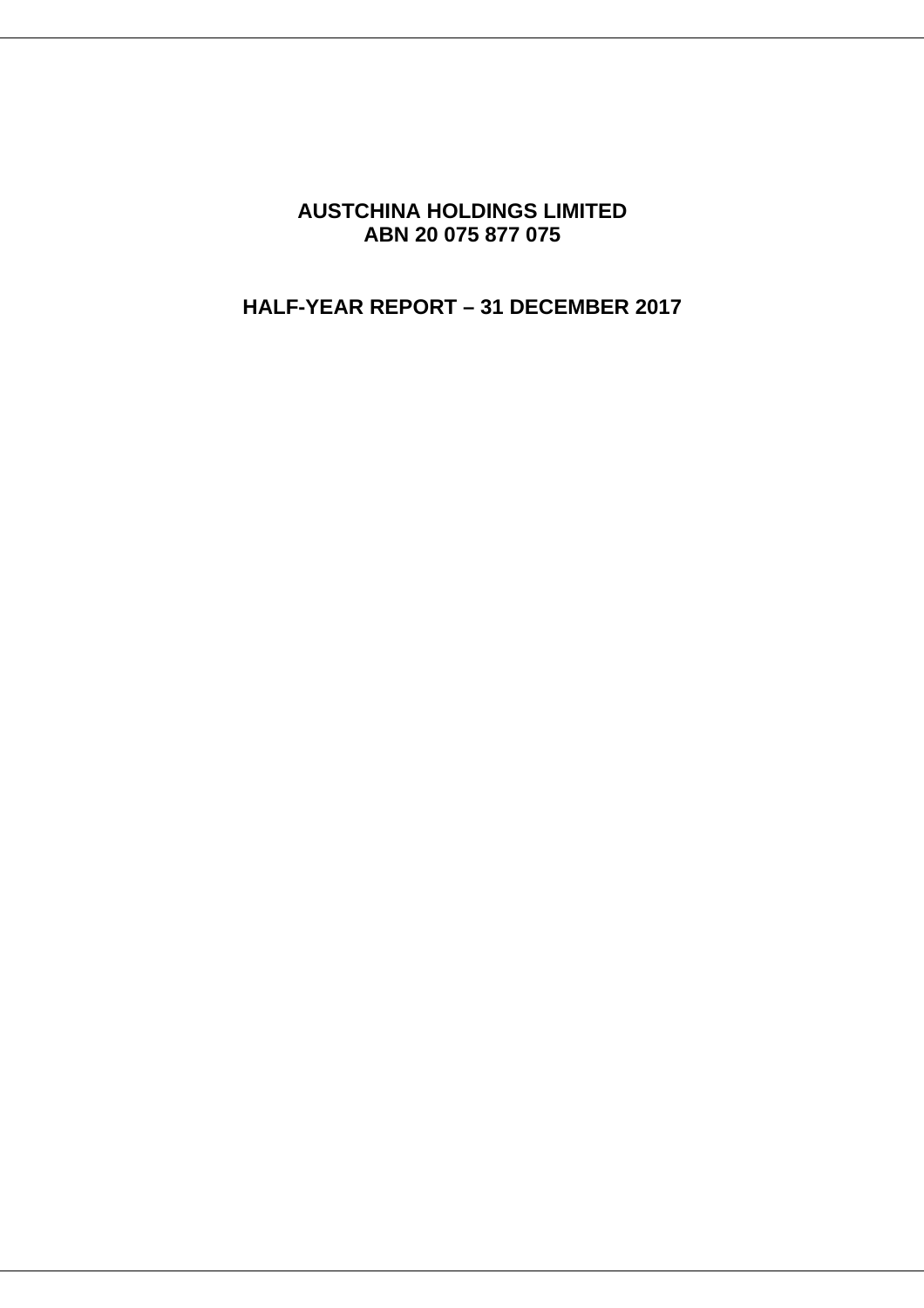

# **DIRECTORS' REPORT**

Your directors present their report on the consolidated entity ("the Group") consisting of AustChina Holdings Limited and the entities it controlled at the end of, or during, the half-year ended 31 December 2017.

### **DIRECTORS**

The following persons were directors of AustChina Holdings Limited during the whole of the financial half-year and up to the date of this report, unless otherwise stated:

| <b>Name</b>  | <b>Position</b>                  | <b>Period of Directorship</b> |
|--------------|----------------------------------|-------------------------------|
| Anthony Chan | Non-Executive Chairman           | Appointed 22 November 2013    |
| Nick Bolkus  | Non-Executive Deputy<br>Chairman | Appointed 22 November 2013    |
| George Lam   | Non-Executive Director           | Appointed 22 November 2013    |
| Daniel Chan  | Non-Executive Director           | Appointed 22 November 2013    |
| Ron Marks    | Non-Executive Director           | Appointed 23 November 2013    |
| William Ko   | Non-Executive Director           | Appointed 9 August 2017       |

#### **REVIEW OF OPERATIONS**

The loss after income tax of the Group for the half-year was \$484,423 (2016: loss \$591,349) after expensing \$Nil costs associated with the Convertible Note (2016: \$55,722) and recognising \$107,043 expense from share of loss from equity accounted investment (2016: \$91,066).

The half-year write-off of capitalised exploration expenditure recognises the continuing process undertaken by the Group to rationalise holding costs in areas where coal project development would be very long term in the current industry environment.

Exploration activities in the half-year were limited to desktop studies and management of field facilities. The lower number of coal tenements in the financial year ended June 2017 reduced the exploration tenement holding costs in the current period.

The company has focused on identifying and evaluating opportunities in the resources sector at a time where the resources sector generally is under some pressure globally.

## **STRATEGIC DIRECTION**

#### **Strategic Direction**

The Company's key strategic focuses are:

- 1. Acquisition of a suitable project to provide cash flow in the short to medium term;
- 2. Exploration and development of existing coal projects for the creating of longer-term shareholder value;
- 3. Broadening the company's exposure in the energy sector:
- 4. Commodity trading to pursue short-to-medium term revenue opportunities; and
- 5. Progression of the Joint Venture with Eastern Gas Holdings Pty Ltd.

The Company has reviewed its current tenement holdings with emphasis being placed on tenements which may hold economic benefit to the company in the short to medium term. The company now retains three (3) Exploration Permits for Coal and a 50% interest in three (3) Authorities to Prospect for Petroleum following a successful farm-out to Eastern Gas Holdings Pty Ltd. The intent is to preserve cash which will allow the Company to explore other opportunities that may arise.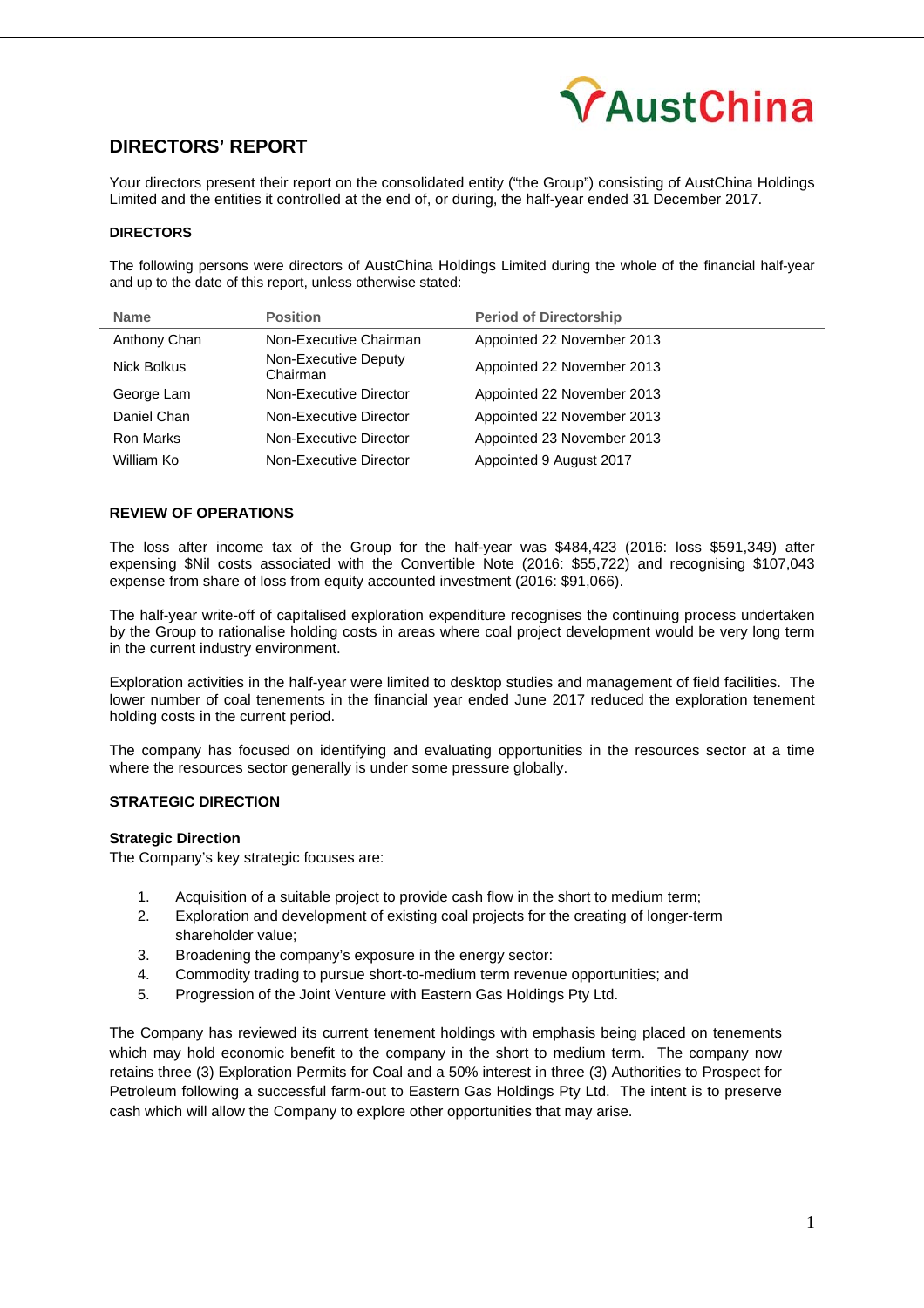

### **ACTIVITIES RELATED TO ENERGY PROJECTS**

#### **Coal**

AustChina retains 3 coal exploration permits following surrenders in the previous year. The remaining coal tenements are centered on and near AustChina's Blackall Coal Project. The permits are:

EPC1625 EPC1719 EPC1993

AustChina is keeping expenditure to minimal required levels whilst reviewing ways to bring value from its Blackall Coal project. Over time AustChina has reduced the level of expenditure commitments for the EPCs as permits have come up for renewal.

Only desktop studies and limited field activities were undertaken during the period.

Statutory reporting and where relevant relinquishments of sub-blocks have been made in accordance with the conditions of the various exploration permits.

#### **Petroleum**

On 10th November 2016 AustChina announced the signing of a Memorandum of Understanding (MOU) with Eastern Gas Pty Ltd (EGPL) regarding AustChina's Petroleum and Gas Permits held by its 100% subsidiary Surat Gas Pty Ltd (Surat). EGHPL has earned a 50% interest in each of the company's three Authorities to Prospect for Petroleum (ATPs) in Queensland and is the operator for the permits. AustChina retains a 50% interest in each of the permits.

The permits are:

ATP1072 ATP1095 ATP1098

The Department of Natural Resources and Mines has formally approved the transfers of 50% interests in ATPs 1072, 1095 and 1098 to EGHPL.

EGHPL has sourced and reviewed available bore hole data. Down hole geophysics has been reprocessed where available and the lithology data interpreted to better define the potential zones of organic content within the formations as potential for hydrocarbon source rocks.

This study led to the initiation of a subsequent study on all available stratigraphic exploration holes in which core was recovered to undertake a core sampling exercise. Samples of existing core were analysed to review the three primary factors affecting oil and gas potential. The X Ray Diffraction (XRD), Total Organic Content (TOC) and Source Rock Analysis (SRA) were measured.

The culmination of this series of regional technical studies, laboratory analysis and preliminary modelling by our Joint Venture Partner EGHPL has concluded the region exhibits the potential for generation of gas and other hydrocarbons.

As operator for the joint venture, EGHPL has engaged with independent consultants and field service providers to determine the most cost-efficient scope and sequencing of ground exploration for 2018.

No field work has been undertaken on the permits in the half-year.

#### **Biogas**

AustChina has a shareholding in Utilitas Group Pty Ltd (Utilitas) of just under 26%.

Utilitas is a privately-owned company focused on the emerging biogas industry in Australasia and represents a unique opportunity for AustChina as it provides an additional investment in the energy and resources sector to diversify its existing portfolio.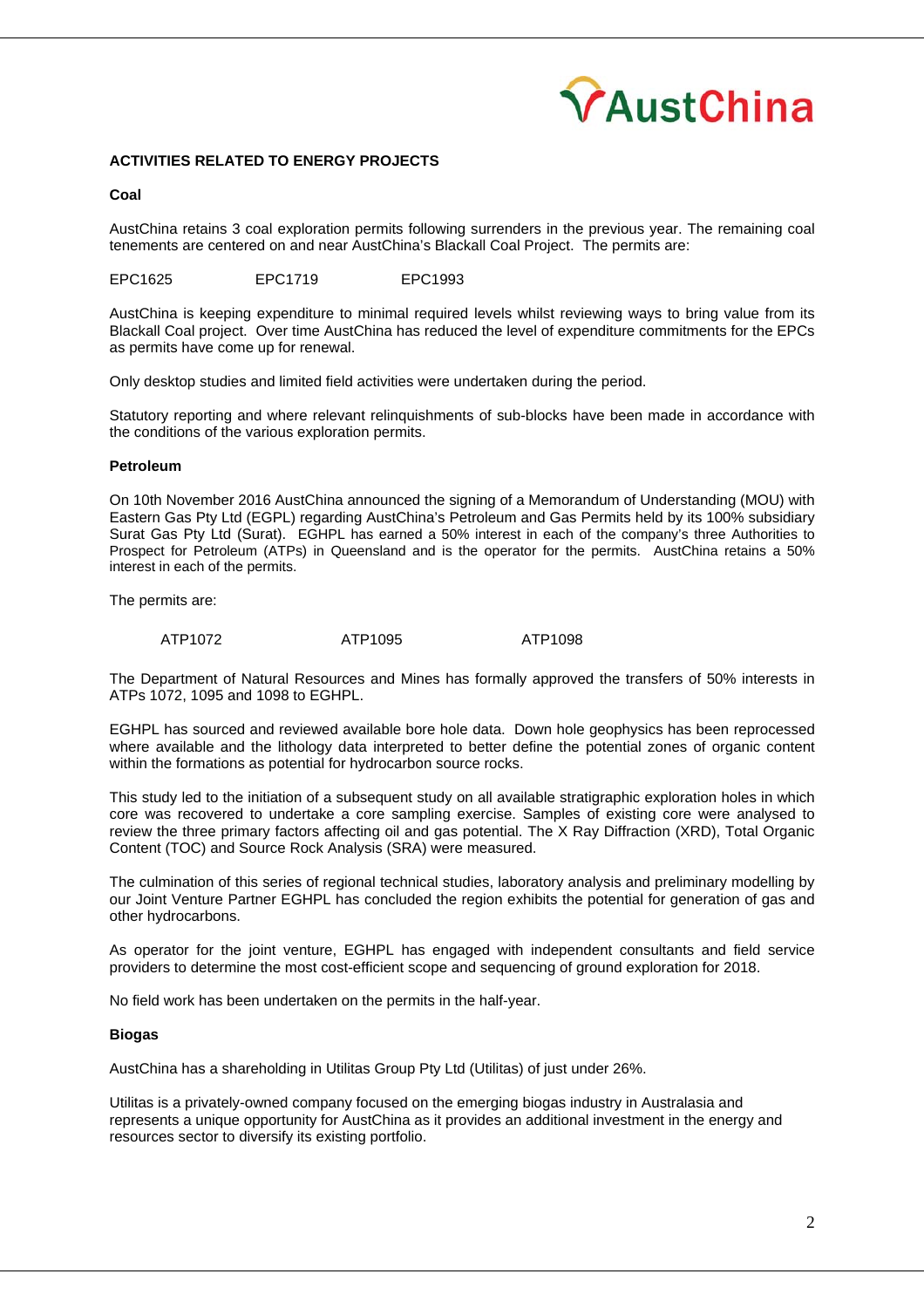

Utilitas and fractional investment fund manager DomaCom Australia Limited have launched Australia's first crowd-funding campaign to secure a site at Casino, northern NSW and develop a bioHub to service the energy needs of its nearby industries and community.

AustChina's 25.72%-owned Utilitas Group's Casino bioHub is progressing towards financial close. Its Bundaberg bioHub is being advanced with the assistance of funding from the Queensland Government Biofutures Acceleration Program (BAP). Utilitas will be relocating its laboratory to Bundaberg in February establishing its physical presence in regional Queensland.

Demand for new regional infrastructure such as Utilitas bioHubs that convert organic waste to energy, jobs and value is building as industry and communities experience increased pressure from electricity and gas prices and supply risks.

Policy settings are also becoming more favourable for the dispatchable, flexible power that Utilitas can produce.

## **Events subsequent to reporting date**

Since 31 December 2017 AustChina Holdings Limited has been advanced loan funds of \$100,000 from Treasure Wheel Global Limited. The loan is unsecured and for an initial period of 12 months. The loan accrues no interest.

On 7 March 2018 AustChina Holdings Limited announced that it has signed an option deed for the sale of Surat Gas Pty Ltd.

The key terms of the Option Deed are:

- 1. The purchaser pays AUH an option fee of \$10,000 within one day of signing the Option Deed.
- 2. From the date of signing the Deed the purchaser has:
	- ‐ 21 days to exercise the option (Exercise Date), and
	- ‐ 60 days to obtain finance (Condition Date).
- 3. The Completion Date is 21 days after the Condition Date.
- 4. The consideration payable to AUH upon completion (subject to exercise of the option by the purchaser) is \$6,500,000.

It should be noted that the purchaser has an election to exercise or not exercise the option and if exercised, completion of the transaction is conditional on the purchaser obtaining finance to its satisfaction.

### **Rounding of amounts**

The company is of a kind referred to in Corporations Instrument 2016/191, issued by the Australian Securities and Investments Commission, relating to 'rounding-off'. Amounts in this report have been rounded off in accordance with that Corporations Instrument to the nearest thousand dollars, or in certain cases, the nearest dollar.

#### **Auditor's independence declaration**

A copy of the auditor's independence declaration as required under section 307C of the *Corporations Act*  2001 is set out on page 4.

This report is made in accordance with a resolution of directors.

Juecedery 8

**A Chan Chairman** 

**16 March 2018**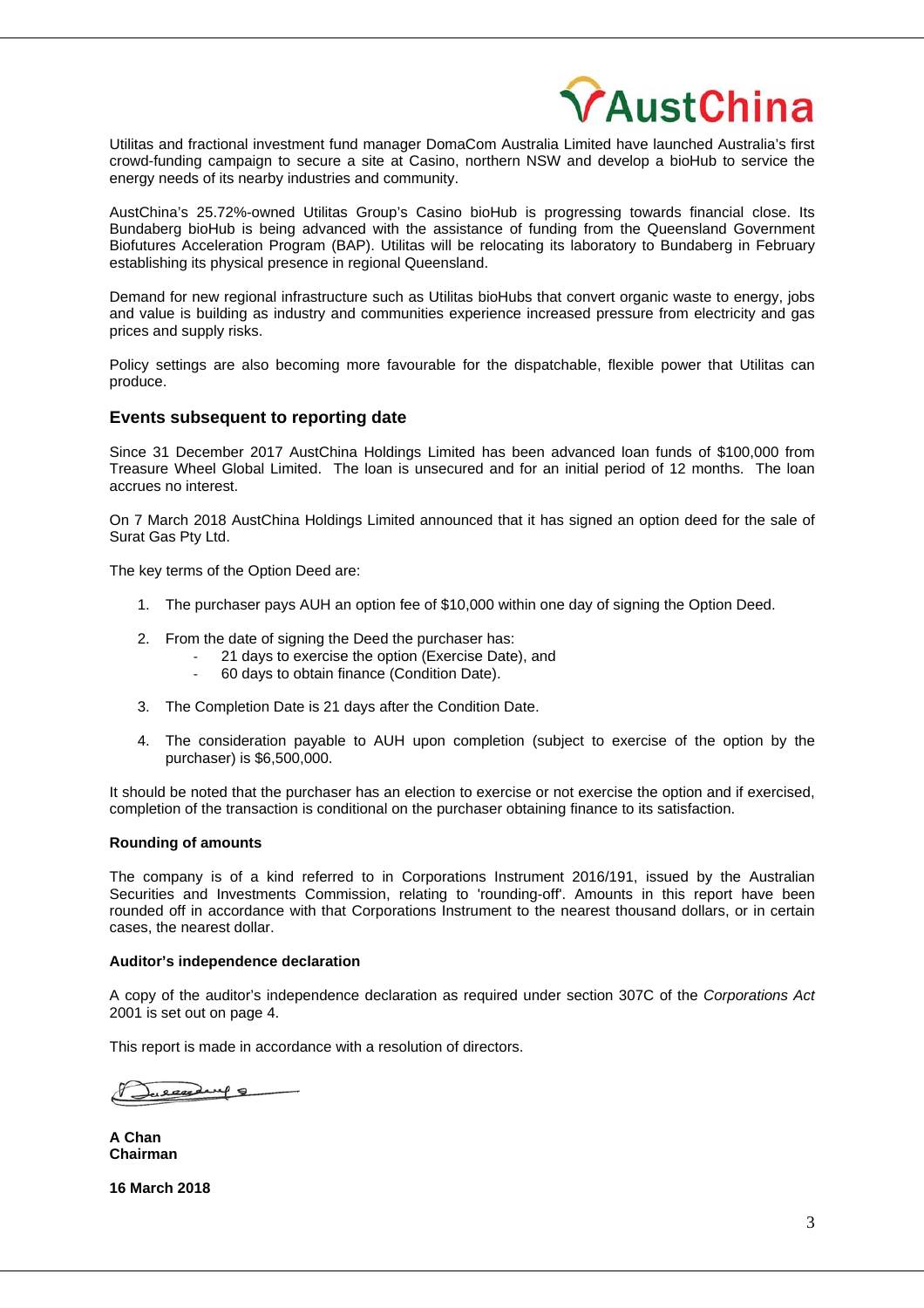

#### **RSM Australia Partners**

Level 6, 340 Adelaide Street Brisbane QLD 4000 GPO Box 1108 Brisbane QLD 4001

> T +61 (0) 7 3225 7888 F +61 (0) 7 3221 7666

> > www.rsm.com.au

## **AUDITOR'S INDEPENDENCE DECLARATION**

As lead auditor for the review of the financial report of AustChina Holdings Limited for the half year ended 31 December 2017, I declare that, to the best of my knowledge and belief, there have been no contraventions of:

- (i) the auditor independence requirements of the *Corporations Act 2001* in relation to the review; and
- (ii) any applicable code of professional conduct in relation to the review.

**RSM AUSTRALIA PARTNERS** 

Partner – Assurance and Advisory

Brisbane, Queensland **Albert Loots**<br>
Dated: 16 March 2018 **Albert Loots**<br>
Partner – Ass

## **THE POWER OF BEING UNDERSTOOD** AUDIT | TAX | CONSULTING

RSM Australia Partners is a member of the RSM network and trades as RSM. RSM is the trading name used by the members of the RSM network. Each member of the RSM network is an independent accounting and consulting firm which practices in its own right. The RSM network is not itself a separate legal entity in any jurisdiction. RSM Australia Partners ABN 36 965 185 036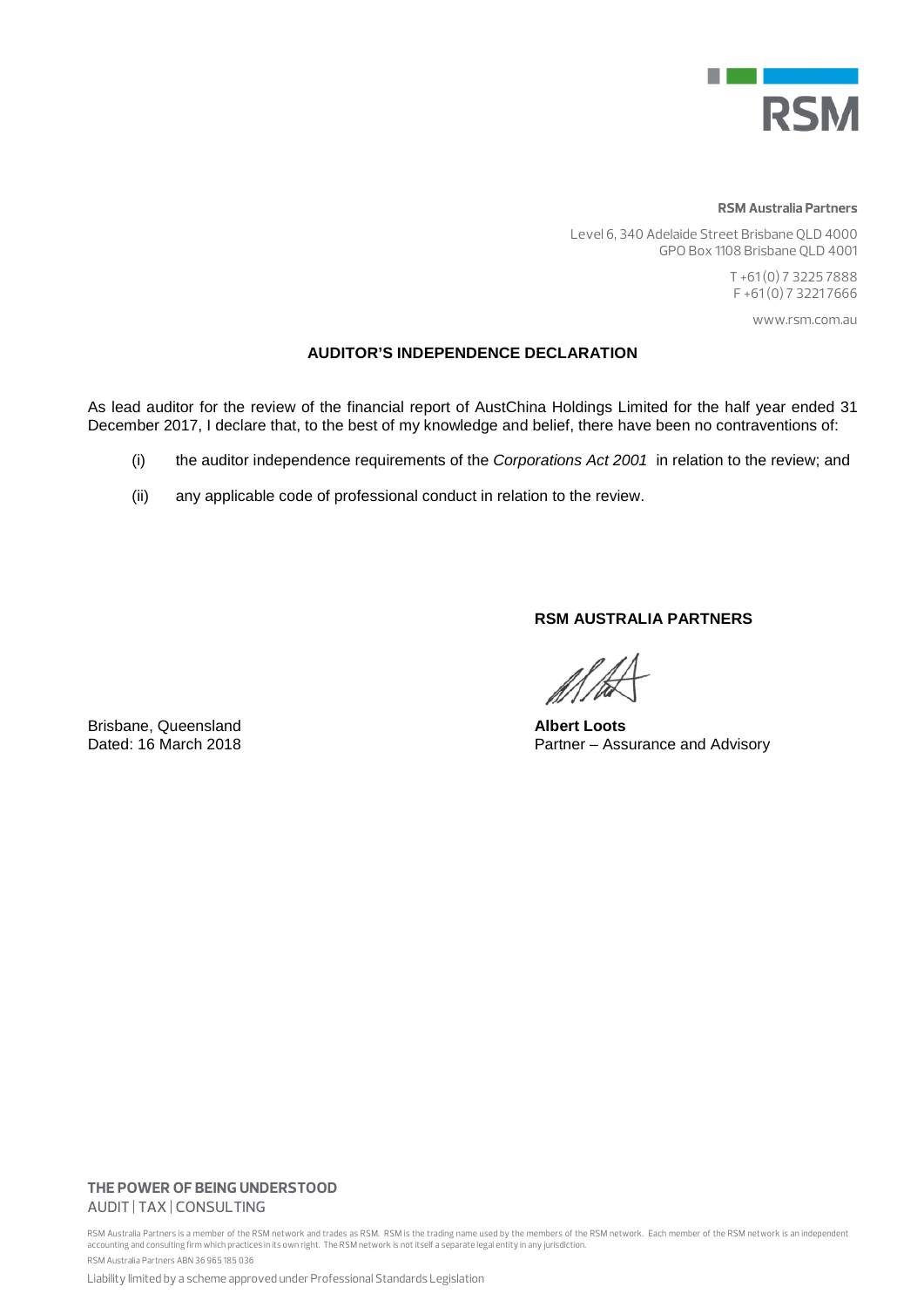

#### **Contents**

| Consolidated statement of profit or loss and other comprehensive income |    |
|-------------------------------------------------------------------------|----|
| Consolidated statement of financial position                            |    |
| Consolidated statement of changes in equity                             |    |
| Consolidated statement of cash flows                                    |    |
| Notes to the financial statements                                       | 10 |
| Directors' declaration                                                  | 16 |
| Independent auditor's review report                                     | 17 |

## **General information**

The financial statements cover AustChina Holdings Limited as a consolidated entity ("the Group") consisting of AustChina Holdings Limited and the entities it controlled at the end of, or during, the half-year. The financial statements are presented in Australian dollars, which is the Group's functional and presentation currency.

AustChina Holdings Limited is a listed public company limited by shares, incorporated and domiciled in Australia. Its registered office and principal place of business is:

Level 16, 344 Queen Street Brisbane QLD 4000 (07) 3229 6606

A description of the nature of the Group's operations and its principal activities are included in the directors' report.

The financial statements were authorised for issue, in accordance with a resolution of directors, on 15 March 2018.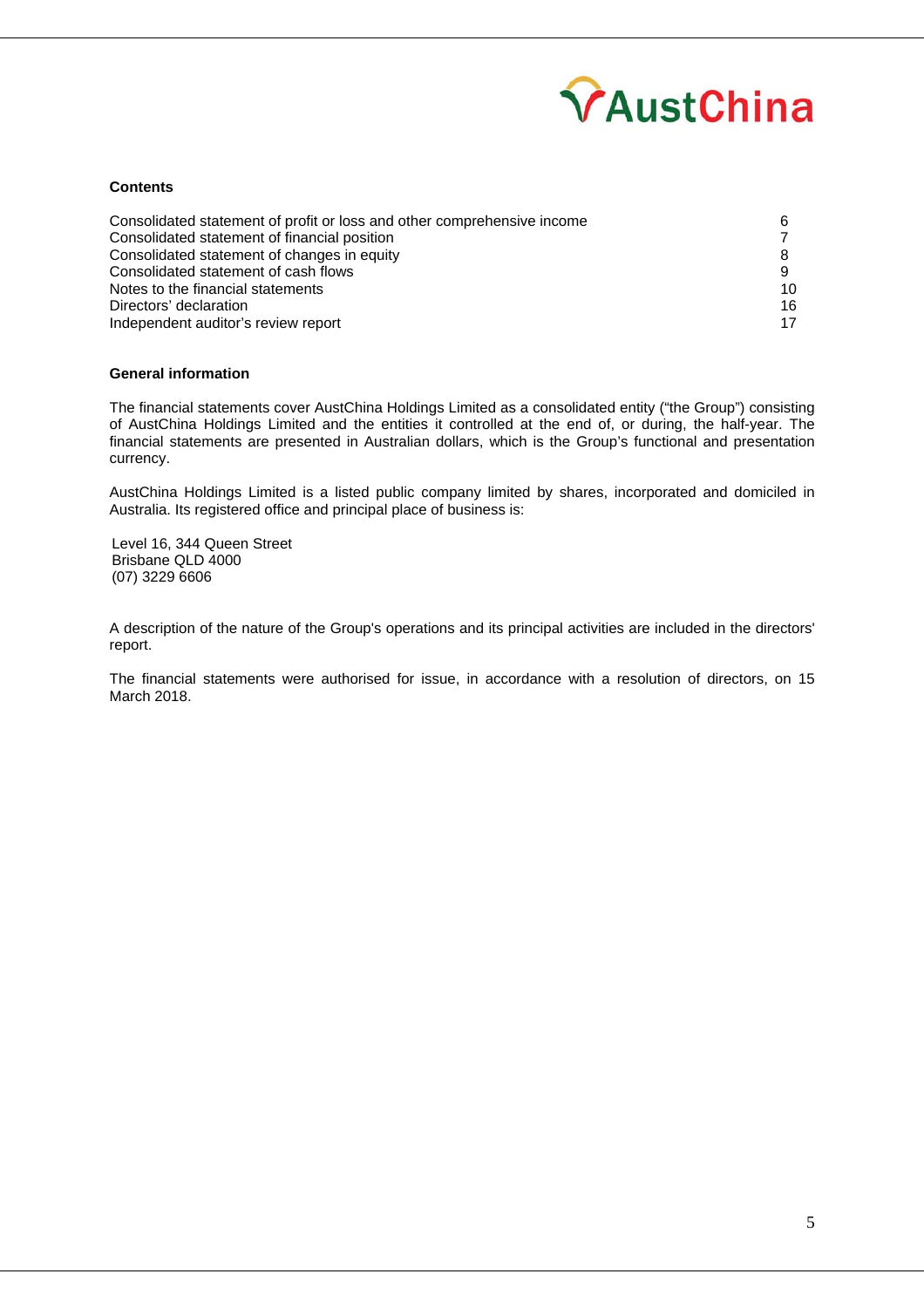

# **CONSOLIDATED STATEMENT OF PROFIT OR LOSS AND OTHER COMPREHENSIVE INCOME FOR THE HALF-YEAR ENDED 31 DECEMBER 2017**

|                                                                                                                                  | Note | 31 December<br>2017<br>\$ | 31 December<br>2016<br>\$ |
|----------------------------------------------------------------------------------------------------------------------------------|------|---------------------------|---------------------------|
| Interest income                                                                                                                  |      | 286                       | 1,201                     |
| Gain on fair value of financial instrument                                                                                       |      | 11,515                    |                           |
| Professional services expenses                                                                                                   |      | (226, 828)                | (265, 159)                |
| Tenement expenditure written off/expensed                                                                                        | 3    |                           | (13, 740)                 |
| Finance costs                                                                                                                    |      |                           | (28, 331)                 |
| Interest costs                                                                                                                   |      | (795)                     | (27, 391)                 |
| Corporate overhead expenses                                                                                                      |      | (104, 335)                | (101, 678)                |
| Depreciation expenses                                                                                                            |      | (323)                     | (3, 345)                  |
| Directors' remuneration                                                                                                          |      | (56,900)                  | (61, 840)                 |
| Share of loss from equity accounted investment                                                                                   |      | (107, 043)                | (91,066)                  |
| Loss before income tax                                                                                                           |      | (484, 423)                | (591, 349)                |
| Income tax expense                                                                                                               |      |                           |                           |
| Net loss for the half-year                                                                                                       |      | (484, 423)                | (591, 349)                |
| Other comprehensive income<br>Other comprehensive income for the period, net of tax                                              |      |                           |                           |
| Total comprehensive loss for the half-year                                                                                       |      | (484, 423)                | (591, 349)                |
|                                                                                                                                  |      | Cents                     | <b>Cents</b>              |
| Loss per share for loss from continuing operations attributable to<br>the ordinary equity holders of AustChina Holdings Limited: |      |                           |                           |
| Basic earnings per share                                                                                                         |      | (0.04)                    | (0.06)                    |
| Diluted earnings per share                                                                                                       |      | (0.04)                    | (0.06)                    |
| Loss per share for loss attributable to the ordinary equity holders<br>of AustChina Holdings Limited:                            |      |                           |                           |
| Basic earnings per share                                                                                                         |      | (0.04)                    | (0.06)                    |
| Diluted earnings per share                                                                                                       |      | (0.04)                    | (0.06)                    |

The above consolidated statement of profit or loss and other comprehensive income should be read in conjunction with the accompanying notes.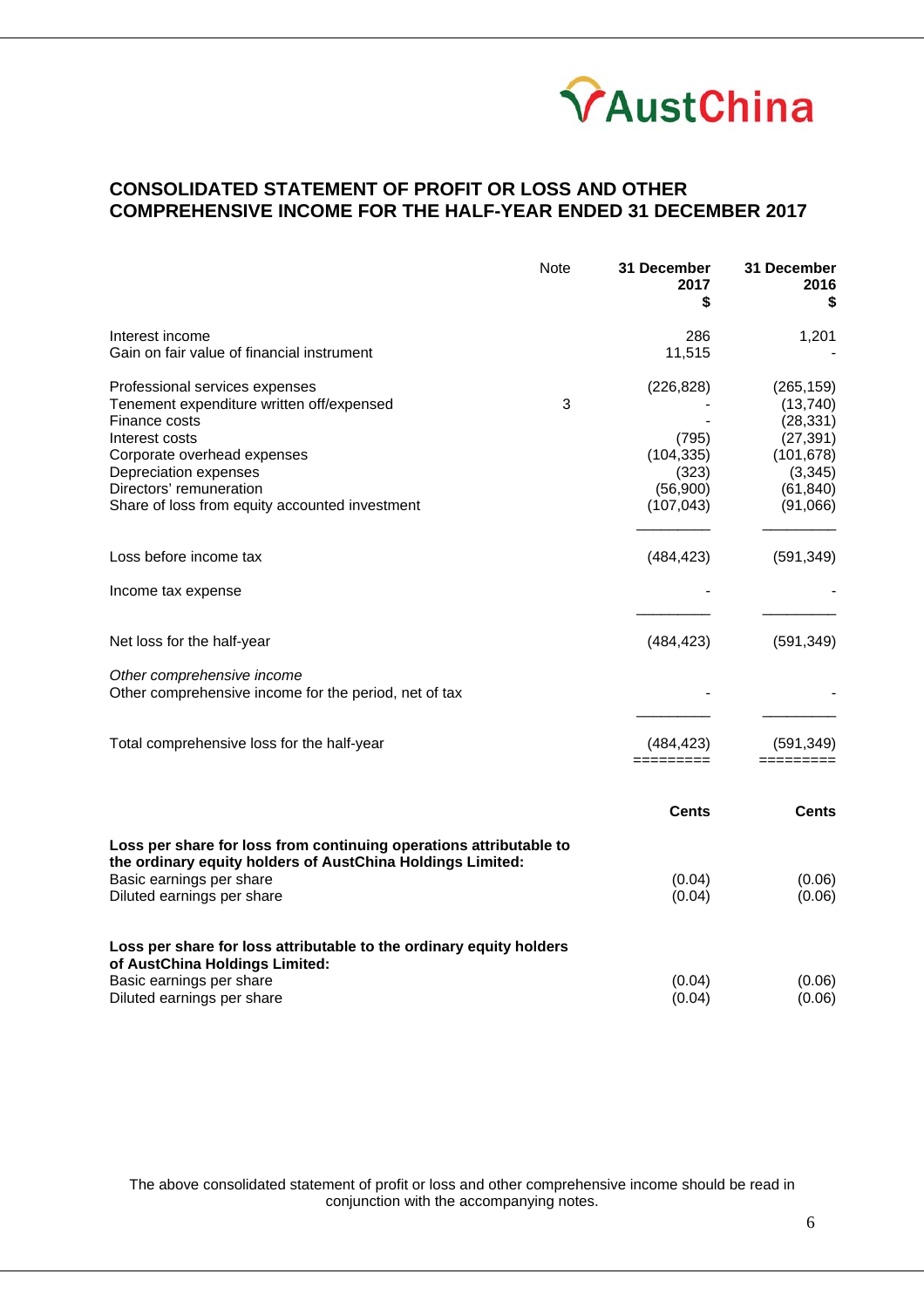

# **CONSOLIDATED STATEMENT OF FINANCIAL POSITION AS AT 31 DECEMBER 2017**

|                                                   | <b>Note</b>    | 31 December<br>2017<br>\$ | 30 June<br>2017<br>\$   |
|---------------------------------------------------|----------------|---------------------------|-------------------------|
| <b>ASSETS</b>                                     |                |                           |                         |
| <b>Current assets</b>                             |                |                           |                         |
| Cash and cash equivalents                         |                | 213,968                   | 245,853                 |
| Trade and other receivables                       |                | 60,634                    | 13,721                  |
| <b>Total current assets</b>                       |                | 274,602                   | 259,574                 |
| <b>Non-current assets</b>                         |                |                           |                         |
| Plant and equipment                               |                | 323                       | 646                     |
| Exploration and evaluation assets                 | 5              | 15,648,370                | 15,558,524              |
| Investments accounted for using the equity method |                | 814,084                   | 921,127                 |
| Other assets                                      |                | 105,000                   | 110,000                 |
| Total non-current assets                          |                | 16,567,777                | 16,590,297              |
| <b>Total assets</b>                               |                | 16,842,379                | 16,849,871              |
| <b>LIABILITIES</b>                                |                | =========                 |                         |
| <b>Current liabilities</b>                        |                |                           |                         |
| Trade and other payables                          |                | 351,146                   | 311,795                 |
| Borrowings                                        | $\overline{7}$ | 2,614,717                 | 800,000                 |
| <b>Total current liabilities</b>                  |                | 2,965,863                 | 1,111,795               |
| <b>Non-current liabilities</b>                    |                |                           |                         |
| Other financial liabilities                       | 6              | 1,500,000                 | 1,500,000               |
| <b>Borrowings</b>                                 | 8              |                           | 1,377,137               |
| Total non-current liabilities                     |                | 1,500,000                 | 2,877,137               |
| <b>Total liabilities</b>                          |                | 4,465,863                 | 3,988,932               |
|                                                   |                | $=$ ========              | $=$ =========           |
| <b>Net assets</b>                                 |                | 12,376,516<br>=========   | 12,860,939<br>========= |
| <b>EQUITY</b>                                     |                |                           |                         |
| <b>Issued Capital</b>                             | 9              | 65,507,816                | 65,507,816              |
| Reserves                                          |                | 3,528,043                 | 3,528,043               |
| <b>Accumulated losses</b>                         |                | (56, 659, 343)            | (56, 174, 920)          |
|                                                   |                |                           |                         |
| <b>Total equity</b>                               |                | 12,376,516<br>=========   | 12,860,939<br>========= |

The above consolidated statement of financial position should be read in conjunction with the accompanying notes.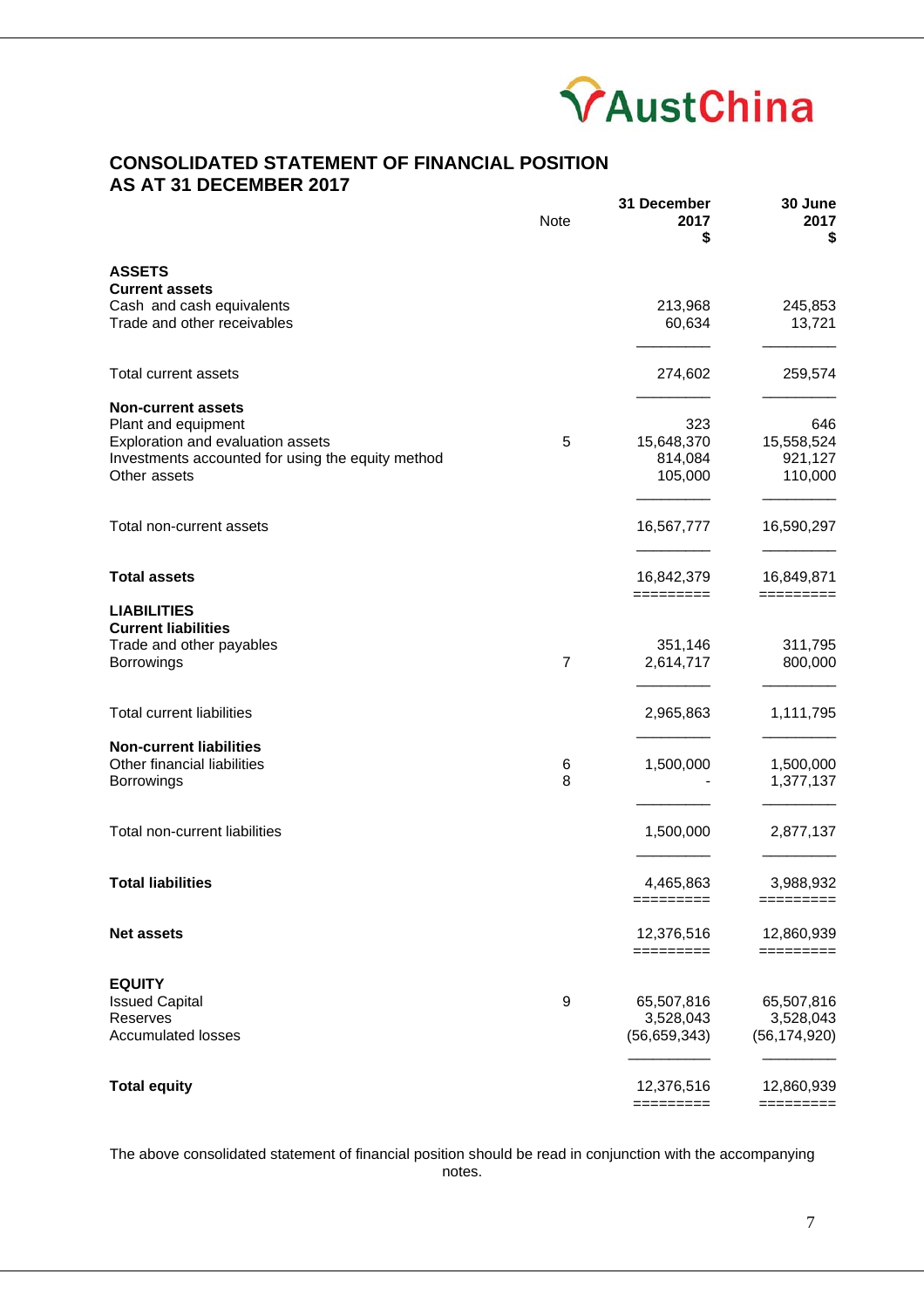

# **CONSOLIDATED STATEMENT OF CHANGES IN EQUITY FOR THE HALF-YEAR ENDED 31 DECEMBER 2017**

|                                                                 | <b>Issued capital</b><br>\$ | <b>Accumulated</b><br>losses<br>\$ | <b>Share based</b><br>payments<br>reserve<br>\$ | <b>Total</b><br>\$ |
|-----------------------------------------------------------------|-----------------------------|------------------------------------|-------------------------------------------------|--------------------|
| Balance at 1 July 2016                                          | 62,974,400                  | (55, 173, 755)                     | 3,528,043                                       | 11,328,688         |
| Profit for the period<br>Other comprehensive income             |                             | (591, 349)                         |                                                 | (591, 349)         |
| <b>Total comprehensive income</b>                               |                             | (591, 349)                         |                                                 | (591, 349)         |
| <b>Transactions with owners in</b><br>their capacity as owners: |                             |                                    |                                                 |                    |
| Issue of share capital, net of<br>transaction costs             | 2,533,416                   |                                    |                                                 | 2,533,416          |
| Sub total                                                       | 2,533,416                   |                                    |                                                 | 2,533,416          |
| <b>Balance at 31 December 2016</b>                              | 65,507,816                  | (55, 765, 104)                     | 3,528,043                                       | 13,270,755         |
| Balance at 1 July 2017                                          | 65,507,816                  | (56, 174, 920)                     | 3,528,043                                       | 12,860,939         |
| Profit for the period<br>Other comprehensive income             |                             | (484, 423)                         |                                                 | (484, 423)         |
| <b>Total comprehensive income</b>                               |                             | (484, 423)                         |                                                 | (484, 423)         |
| <b>Transactions with owners in</b><br>their capacity as owners: |                             |                                    |                                                 |                    |
| Issue of share capital, net of<br>transaction costs             |                             |                                    |                                                 |                    |
| Sub total                                                       |                             |                                    |                                                 |                    |
| <b>Balance at 31 December 2017</b>                              | 65,507,816                  | (56, 659, 343)                     | 3,528,043                                       | 12,376,516         |

The above consolidated statement of changes in equity should be read in conjunction with the accompanying notes.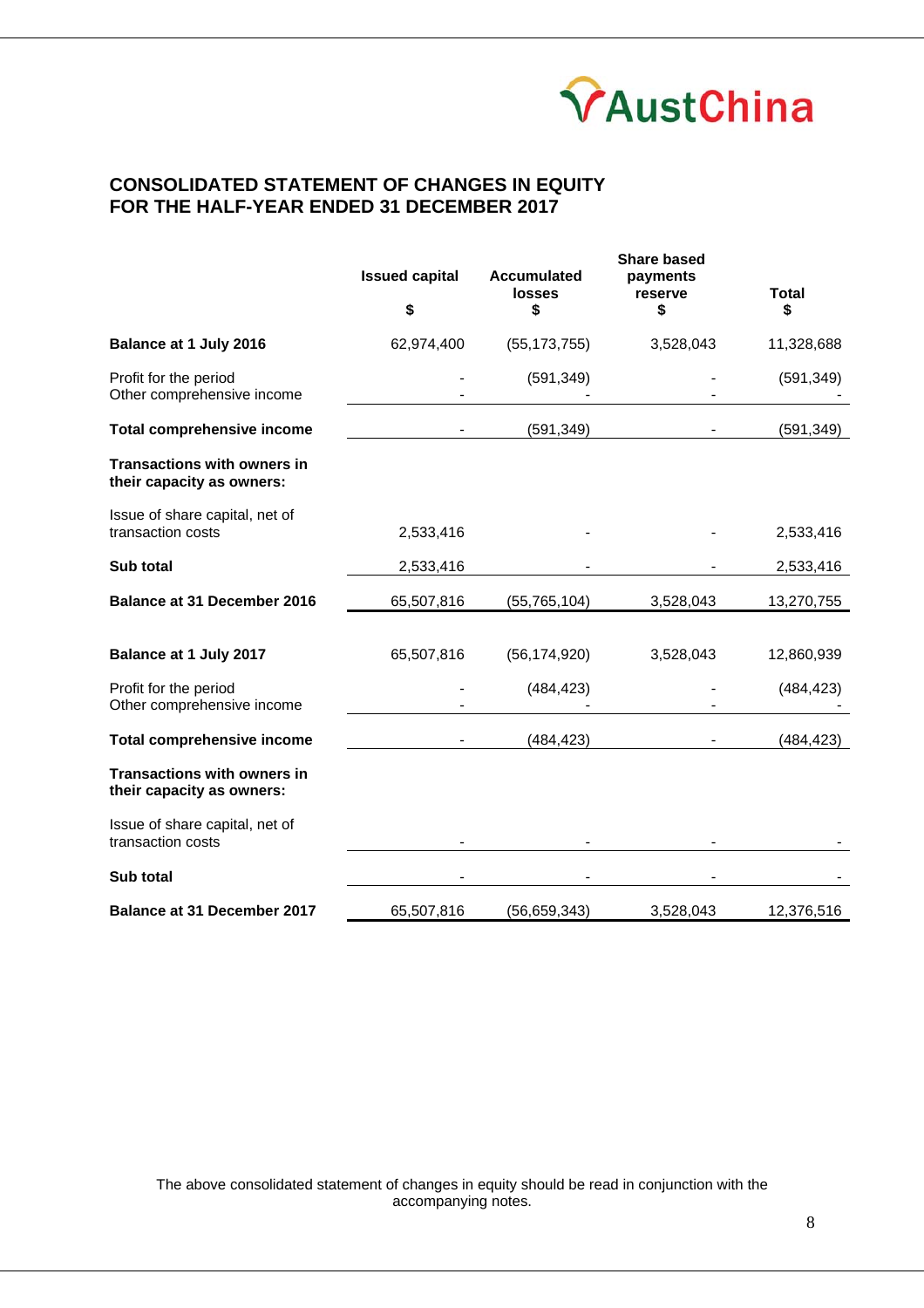

# **CONSOLIDATED STATEMENT OF CASH FLOWS FOR THE HALF-YEAR ENDED 31 DECEMBER 2017**

|                                                                                                                                                                                            | 31 December<br>2017<br>\$            | 31 December<br>2016<br>\$                      |
|--------------------------------------------------------------------------------------------------------------------------------------------------------------------------------------------|--------------------------------------|------------------------------------------------|
| Cash flows from operating activities                                                                                                                                                       |                                      |                                                |
| Receipts in the course of operations (inclusive of goods and services tax)<br>Payments to suppliers (inclusive of goods and services tax)<br>Interest received<br>Interest paid            | 33,167<br>(356, 576)<br>286<br>(795) | 48,533<br>(406, 019)<br>1,201                  |
| Net cash outflow from operating activities                                                                                                                                                 | (323, 918)                           | (356, 285)                                     |
| Cash flows from investing activities                                                                                                                                                       |                                      |                                                |
| Payments for exploration and evaluation assets<br>Payments for investments<br>Proceeds from repayment of loan to investment<br>Payments for security deposit<br>Refund of security deposit | (110, 767)<br>(2,200)<br>5,000       | (161, 545)<br>(1,000,033)<br>100,000<br>47,821 |
| Net cash outflow from investing activities                                                                                                                                                 | (107, 967)                           | (1,013,757)                                    |
| Cash flows from financing activities                                                                                                                                                       |                                      |                                                |
| Payments for share issue costs associated with convertible note<br>Proceeds from current borrowings                                                                                        | 400,000                              | (28, 332)<br>480,000                           |
| Net cash inflow from financing activities                                                                                                                                                  | 400,000                              | 451,668                                        |
| Net decrease in cash and cash equivalents                                                                                                                                                  | (31, 885)                            | (918, 374)                                     |
| Cash and cash equivalents at the beginning of the half-year                                                                                                                                | 245,853                              | 932,756                                        |
| Cash and cash equivalents at the end of the half-year                                                                                                                                      | 213,968<br>=======                   | 14,382<br>=========                            |

The above consolidated statement of cash flows should be read in conjunction with the accompanying notes.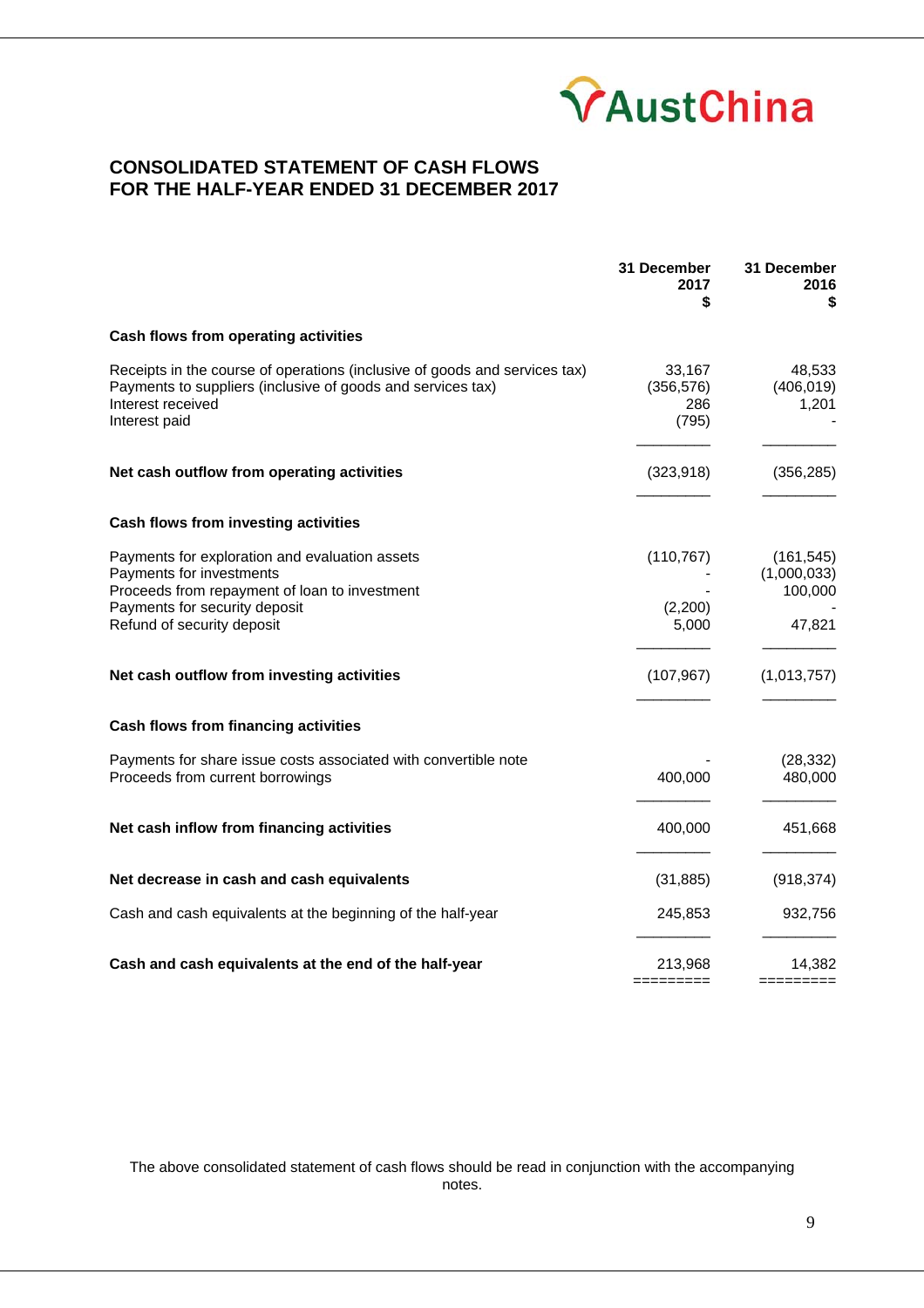

## **Note 1 Summary of significant accounting policies**

These general purpose financial statements for the interim half-year reporting period ended 31 December 2017 has been prepared in accordance with Accounting Standard AASB 134 *Interim Financial Reporting*  and the *Corporations Act 2001*. Compliance with AASB 134 ensures compliance with International Financial Reporting Standard IAS 34 *Interim Financial Reporting*.

This consolidated interim financial report does not include all the notes of the type normally included in an annual financial report. Accordingly, this report is to be read in conjunction with the annual report for the year ended 30 June 2017 and any public announcements made by AustChina Holdings Limited during the interim reporting period in accordance with the continuous disclosure requirements of the *Corporations Act 2001*.

The principal accounting policies adopted are consistent with those of the previous financial year and corresponding interim reporting period, unless otherwise stated. The Group has adopted all of the new or amended Accounting Standards and Interpretations issued by the Australian Accounting Standards Board ('AASB') that are mandatory for the current reporting period. Any new or amended Accounting Standards or Interpretations that are not yet mandatory have not been early adopted.

#### **Going concern**

The financial statements have been prepared on the going concern basis, which contemplates continuity of normal business activities and the realisation of assets and settlement of liabilities in the normal course of business.

As disclosed in the financial statements, the Group recorded a loss of \$484,423 (2016: loss of \$591,349) after expensing \$Nil costs associated with the Convertible Note (2016: \$55,722) and recognising \$107,043 expense from share of loss from equity accounted investment (2016: \$91,066). Also, the Statement of Financial Position shows a working capital shortfall of \$2,691,261 (2016: \$416,011).

The ability of the Group to continue as a going concern is principally dependent on:

- Continued financial support of Treasure Wheel Global Limited for at least 12 months from the date of this report; and
- Ability to raise capital on the market and/or sell non-core assets.

These conditions give rise to material uncertainty which may cast significant doubt over the Group's ability to continue as a going concern.

The directors believe that the going concern basis of preparation is appropriate due to the following reasons:

- Treasure Wheel Global Limited has provided a letter of support undertaking to provide financial support and not call their debt, to enable AustChina Holdings Limited to continue operations, for at least 12 months from the date of this report; and
- Since 31 December 2017, AustChina Holdings Limited has received a loan of \$100,000 from Treasure Wheel Global Limited.

Should the Group be unable to continue as a going concern, it may be required to realise its assets and extinguish its liabilities other than in the ordinary course of business, and at amounts that differ from those stated in the financial statements. The financial statements do not include any adjustments relating to the recoverability and classification of recorded asset amounts or the amounts or classification of liabilities should the Group be unable to continue as a going concern.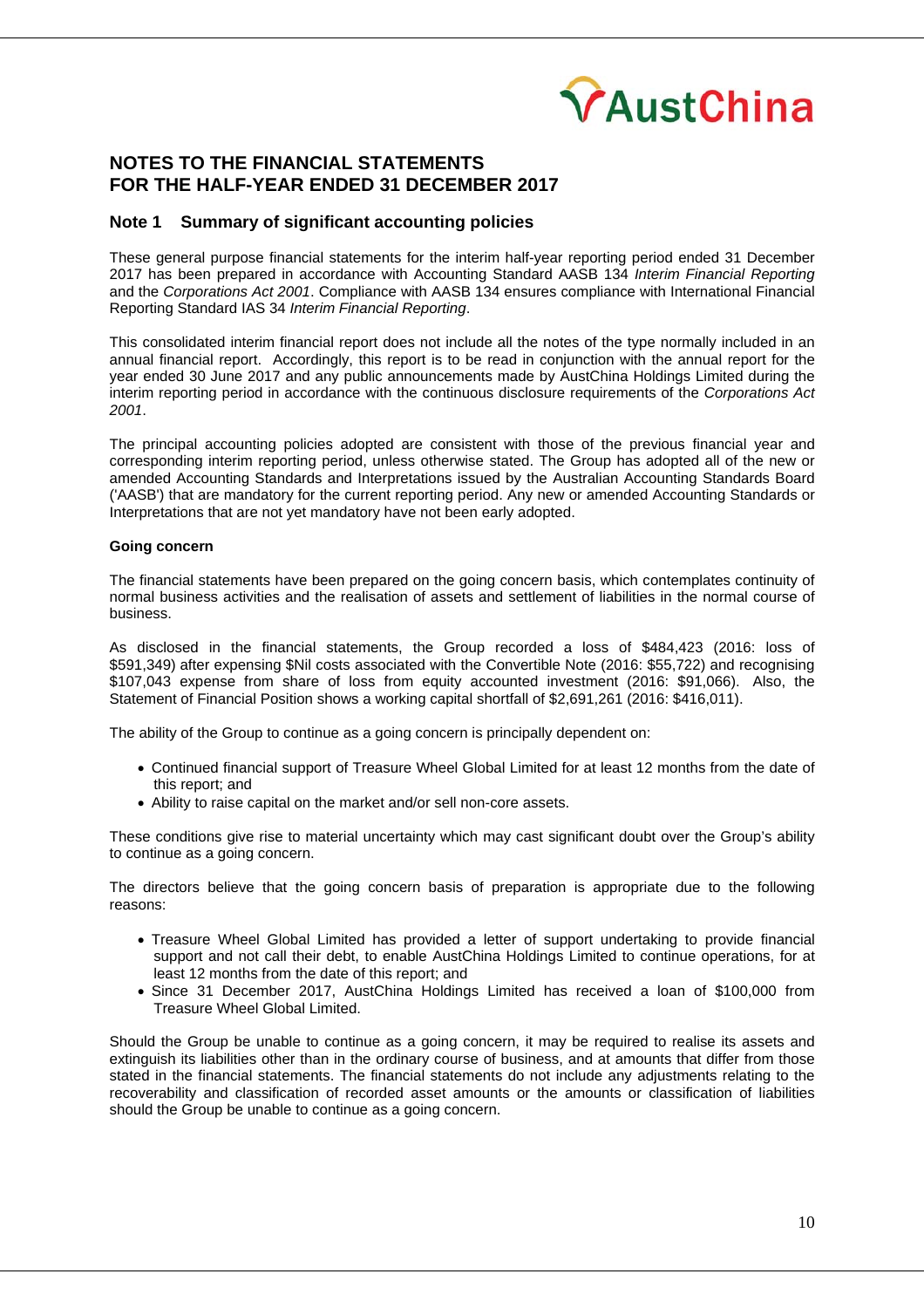

## **Note 2 Segment information**

#### **Description of segments**

The Group has identified its operating segments based on the internal reports that are reviewed and used by the Board of Directors in assessing performance and determining the allocation of resources. The Board of Directors carries out the role and is therefore the Chief Operating Decision Maker. Financial information provided to the board is currently at the consolidated level.

Management currently identifies the Group as having only one reportable segment, being exploration of coal, oil and gas. All significant operating decisions are based upon analysis of the Group as one segment. The financial results from this segment are equivalent to the financial statements of the Group as a whole.

The Group operates solely within Australia. The Group does not have any products or services that it derives revenue from.

## **Note 3 Expenses**

|                                                                                           | 31 December<br>2017<br>\$ | 31 December<br>2016<br>\$ |
|-------------------------------------------------------------------------------------------|---------------------------|---------------------------|
| Loss before income tax for the half-year includes the following items:                    |                           |                           |
| <b>Expenses</b>                                                                           |                           |                           |
| <b>Exploration Expenditure expensed</b><br>Share of loss from equity accounted investment | 107.043                   | 13,740<br>91,066          |
| Finance costs<br>Unwinding of issue costs financial liabilities not at fair value through |                           |                           |
| profit or loss                                                                            |                           | 28,331                    |
| Interest paid                                                                             | 795                       | 27,391                    |
| Finance costs expensed                                                                    | 795                       | 55.722                    |

## **Note 4 Fair Value of Financial Instruments**

#### *Recurring Fair Value Measurements*

On the issue of the convertible notes the fair value of the liability component is determined using a market rate for an equivalent non-convertible bond and this amount is carried as a non-current liability on the amortised cost basis until extinguished on conversion or redemption. The increase in the liability due to the passage of time is recognised as a finance cost. The remainder of the proceeds are allocated to the conversion option that is recognised and included in shareholders equity as a convertible note reserve, net of transaction costs. The carrying amount of the conversion option is not remeasured in the subsequent years. The corresponding interest on convertible notes is expensed to profit or loss or gain of fair value of financial instrument is recognised as revenue in profit or loss.

Due to their short-term nature, the carrying amounts of current receivables, and current payables is assumed to approximate their fair value.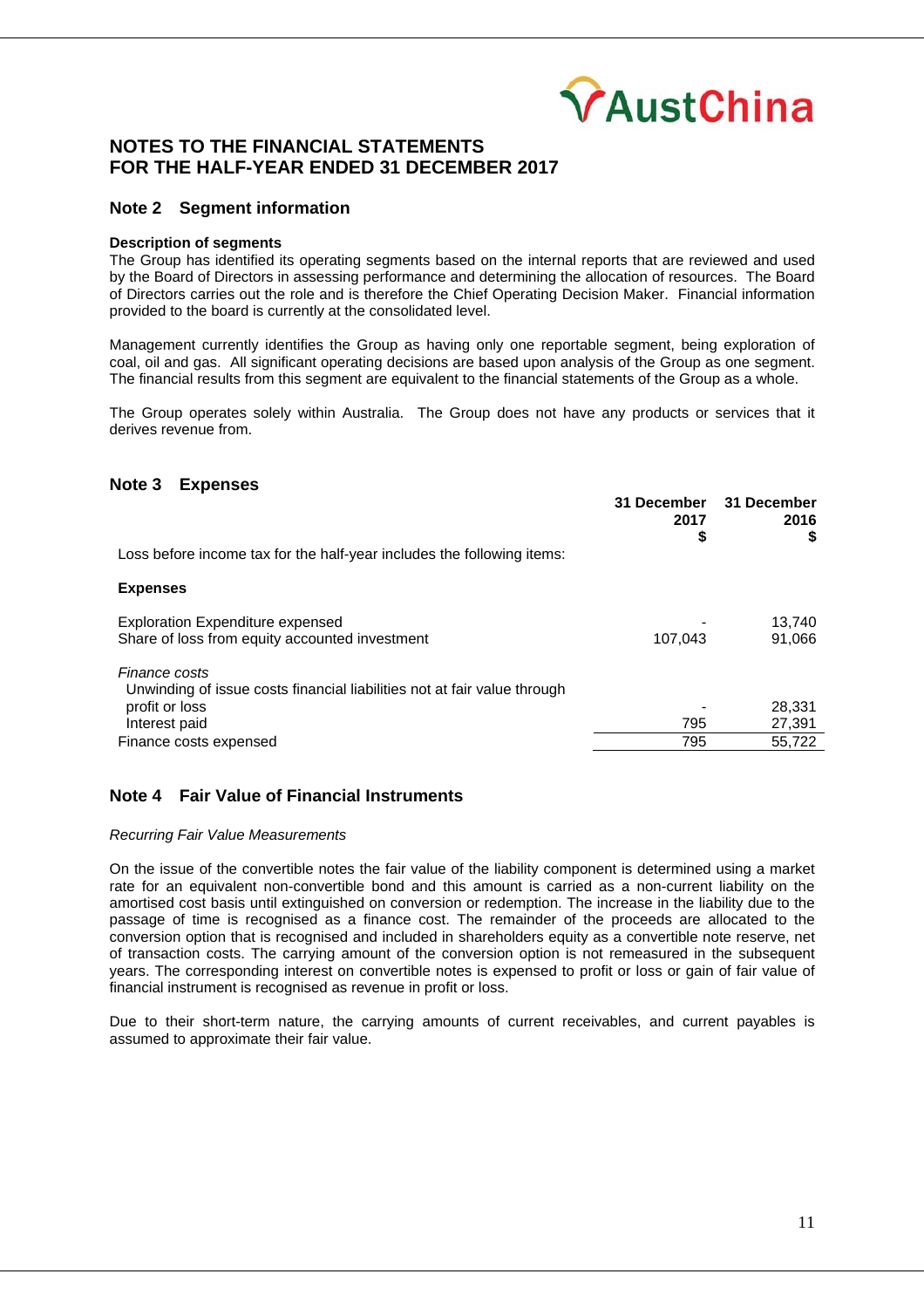

## **Note 5 Non-current assets - Exploration and evaluation assets**

|                                                                                                              | 31 December<br>2017<br>\$ | 30 June<br>2017<br>S               |
|--------------------------------------------------------------------------------------------------------------|---------------------------|------------------------------------|
| Exploration phase costs – at cost                                                                            | 15,648,370                | 15,558,524                         |
| The capitalised exploration assets carried forward above has been<br>determined as follows:                  |                           |                                    |
| Balance at the beginning of the year<br>Expenditure incurred during the year<br><b>Exploration abandoned</b> | 15,558,524<br>89.846      | 15,389,119<br>242.540<br>(73, 135) |
| Balance at the end of the year                                                                               | 15,648,370                | 15,558,524                         |

The ultimate recoupment of costs carried forward for exploration assets is dependent upon the successful development and commercial exploitation or alternatively sale of the interests in the tenements.

The write-off of capitalised exploration expenditure recognises the continuing process undertaken by the Group to rationalise holding costs in areas where coal project development would be very long term in the current industry environment.

## **Note 6 Non-current liabilities – Other financial liabilities**

|                             | 31 December<br>2017 | 30 June<br>2017 |
|-----------------------------|---------------------|-----------------|
| Other financial liabilities | 1,500,000           | 1,500,000       |

The Group has agreements with Oliver Lennox-King (Lennox-King), whereby Lennox-King has paid a net \$1.5 million to the Group and in return the Group has agreed to pay Lennox-King a royalty equal to 1% of the gross value of coal sold from certain tenements currently held by the Group, in the areas of the Moreton Energy Coal Project in the Clarence-Moreton Basis and the Tambo Coal & Gas Project in the Upper Surat Basin. The liability was initially recognised at fair value. Post initial recognition, the financial liability is accounted for in accordance with the Group policy for financial instruments set out in Note 1(n) of the 30 June 2017 Annual Report.

The royalty is only payable in the event of future production of coal.

There has been no movement in the balance of the liability. The Group has assessed that the fair value at the time of the initial transaction, which was at arm's length, remains a reasonable assessment of the fair value at 31 December 2017 as no changes in the underlying circumstances have occurred since. The fair value would be Level 3 in the fair value hierarchy.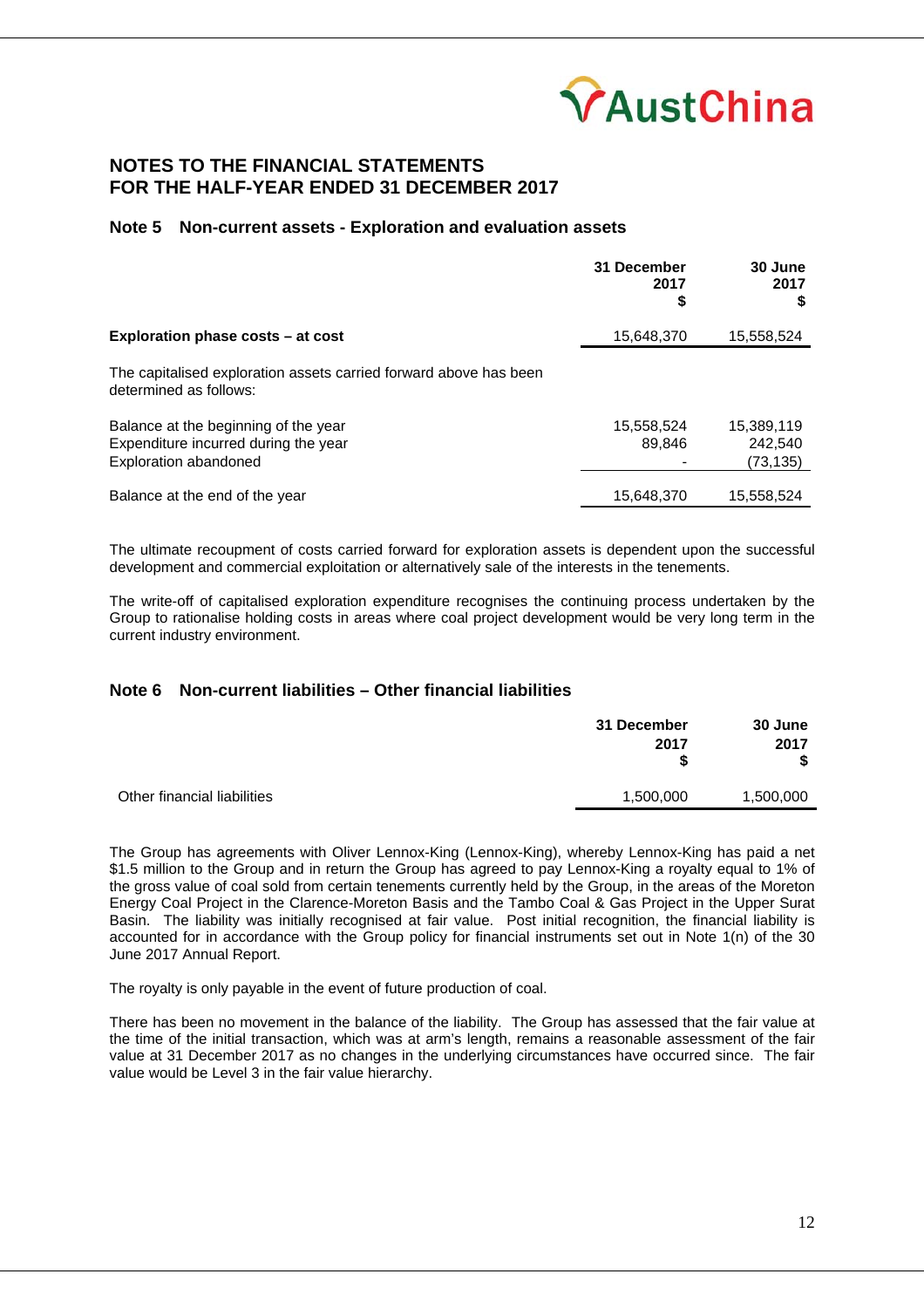

## **Note 7 Current Liabilities – Borrowings**

|                   | 31 December<br>2017 | 30 June<br>2017 |
|-------------------|---------------------|-----------------|
|                   |                     |                 |
| <b>Borrowings</b> | 1,200,000           | 800,000         |
| Current Ioan      | 49.095              |                 |
| Convertible note  | 1,365,622           |                 |
|                   | 2,614,717           | 800,000         |

During the current financial half-year Treasure Wheel Global Limited has advanced \$400,000 by way of an unsecured loan. The unsecured loan is for an initial term of 12 months and accrues no interest.

On 30 November 2016 Shareholders approved the issue of a convertible note to replace an unsecured loan of \$1,900,000 to Treasure Wheel Global Limited. No interest is payable on the convertible note which has a maturity date of 30 November 2018.

| <b>Convertible Note - Current</b>                                                  | 31 December<br>2017<br>S | 30 June<br>2017 |
|------------------------------------------------------------------------------------|--------------------------|-----------------|
| Face value of notes issued<br>Other equity securities - value of conversion rights | 1,900,000<br>(534, 378)  |                 |
|                                                                                    | 1,365,622                |                 |
| Unwinding of discount                                                              |                          |                 |
| Current liability                                                                  | 1,365,622                |                 |

# **Note 8 Non-Current Liabilities – Borrowings**

|                  | 31 December<br>2017<br>S | 30 June<br>2017<br>\$ |
|------------------|--------------------------|-----------------------|
| Convertible Note | $\blacksquare$           | 1,377,137             |
|                  | $\,$                     | 1,377,137             |

| 31 December<br><b>Convertible Note - Non-Current</b><br>2017<br>\$                 | 30 June<br>2017         |
|------------------------------------------------------------------------------------|-------------------------|
| Face value of notes issued<br>Other equity securities - value of conversion rights | 1,900,000<br>(522, 863) |
|                                                                                    | 1,377,137               |
| Unwinding of discount                                                              |                         |
| Non-current liability                                                              | 1,377,137               |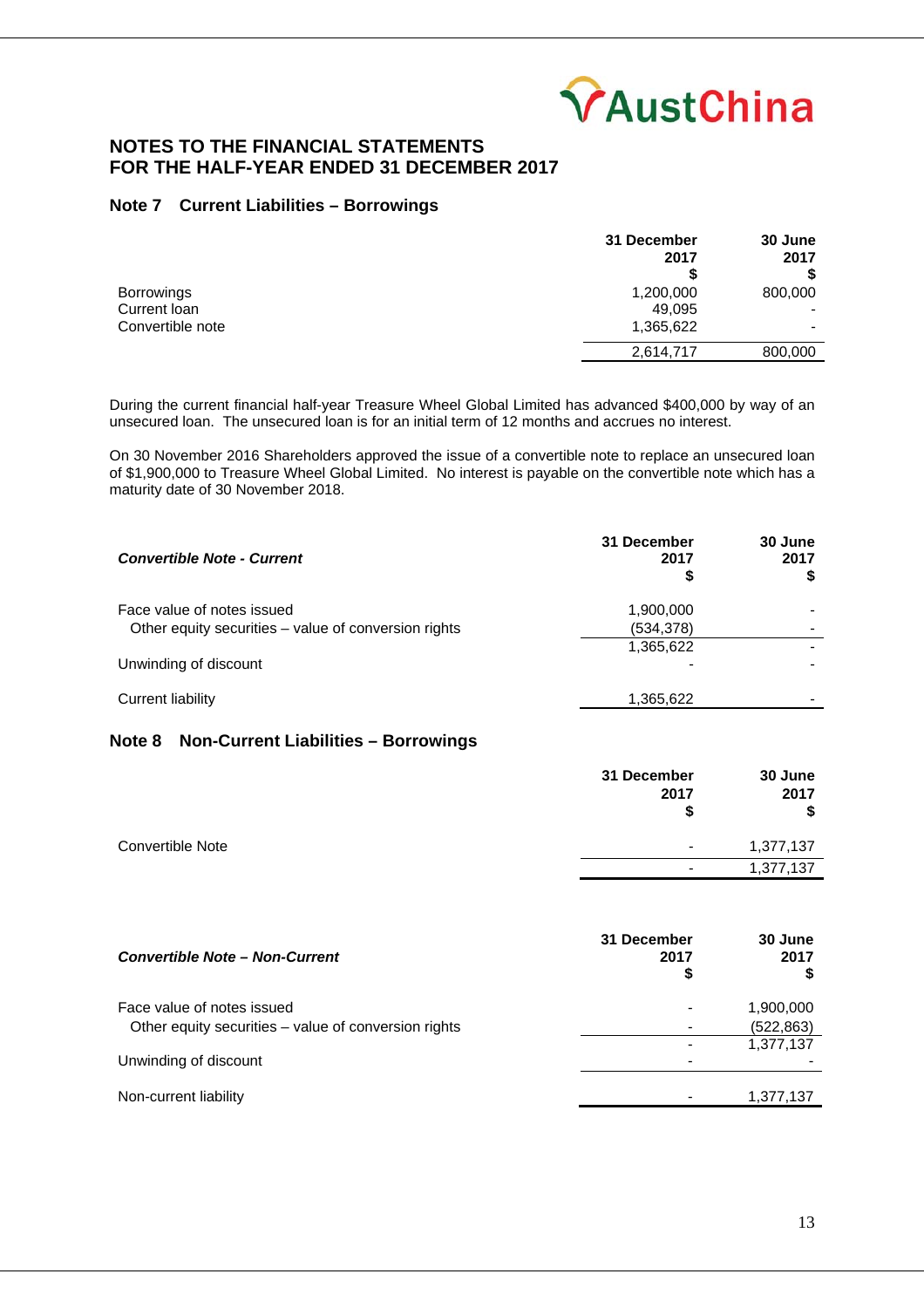

## **Note 9 Equity securities issued**

|                                               | Half-year                |                       | Half-year |            |
|-----------------------------------------------|--------------------------|-----------------------|-----------|------------|
|                                               | 2017<br><b>Shares</b>    | 2016<br><b>Shares</b> | 2017<br>S | 2016<br>\$ |
| Issue of ordinary shares during the half-year |                          |                       |           |            |
| Shares issued during half year                | $\overline{\phantom{a}}$ | 133,333,333           |           | 2,000,000  |
| Share issue costs                             |                          |                       |           | (28, 331)  |
| Value of conversion right – Convertible Note  | $\overline{\phantom{0}}$ |                       |           | 561,747    |
|                                               |                          |                       |           |            |
| Net increase in contributed equity            | ۰                        | 133,333,333           |           | 2,533,416  |

There are no options on issue in AustChina Holding Limited.

## **Note 10 Commitments for expenditure**

|                                                                                                                                                                                                                                   | 31 December<br>2017 | 30 June<br>2017 |
|-----------------------------------------------------------------------------------------------------------------------------------------------------------------------------------------------------------------------------------|---------------------|-----------------|
| <b>Exploration commitments</b><br>Commitments as at 31 December 2017 for payments under<br>exploration permits for minerals and petroleum in existence at the<br>reporting date but not recognised as liabilities are as follows: | 18.627.000          | 18,627,000      |

So as to maintain current rights to tenure of various exploration tenements, the Group will be required to outlay amounts in respect of tenement exploration expenditure commitments. These outlays, which arise in relation to granted tenements are noted above. The outlays may be varied from time to time, subject to approval of the relevant government departments, and may be relieved if a tenement is relinquished.

Exploration commitments are calculated on the assumption that each of the tenements will be held for its full term. However, commitments may decrease materially as exploration advances and ground that is shown to be unprospective is progressively surrendered. Expenditure commitments on prospective ground will be met out of existing funds, joint ventures, farm-outs, and new capital raisings.

## **Note 11 Contingent liabilities**

There have been no changes in contingent liabilities or contingent assets since the end of the previous annual reporting period.

## **Note 12 Events subsequent to reporting date**

Since 31 December 2017 AustChina Holdings Limited has been advanced loan funds of \$100,000 from Treasure Wheel Global Limited. The loan is unsecured and for an initial period of 12 months. The loan accrues no interest.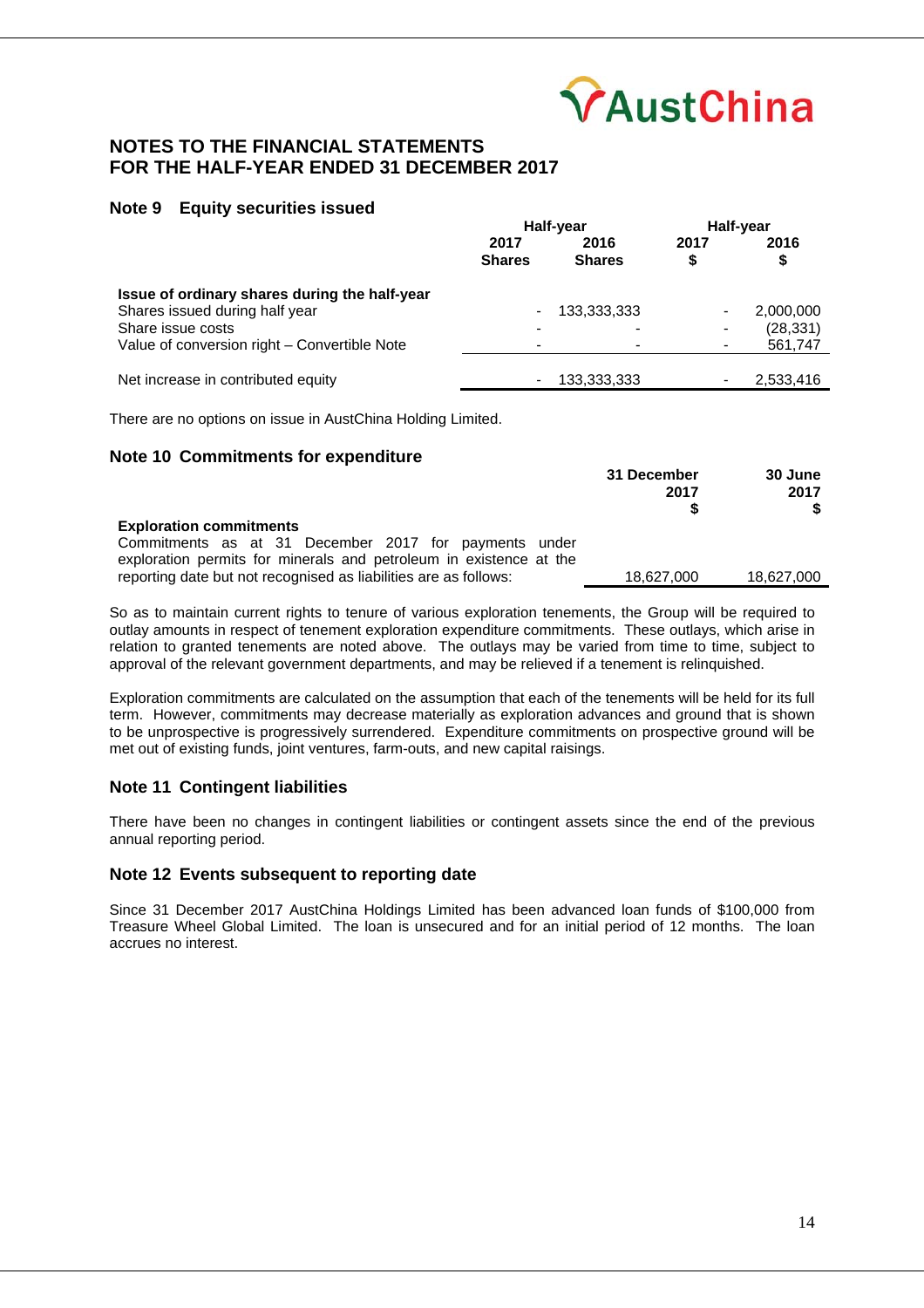

## **Note 12 Events subsequent to reporting date (continued)**

On 7 March 2018 AustChina Holdings Limited announced that it has signed an option deed for the sale of Surat Gas Pty Ltd.

The key terms of the Option Deed are:

- 1. The purchaser pays AUH an option fee of \$10,000 within one day of signing the Option Deed.
- 2. From the date of signing the Deed the purchaser has:
	- ‐ 21 days to exercise the option (Exercise Date), and
		- ‐ 60 days to obtain finance (Condition Date).
- 3. The Completion Date is 21 days after the Condition Date.
- 4. The consideration payable to AUH upon completion (subject to exercise of the option by the purchaser) is \$6,500,000.

It should be noted that the purchaser has an election to exercise or not exercise the option and if exercised, completion of the transaction is conditional on the purchaser obtaining finance to its satisfaction.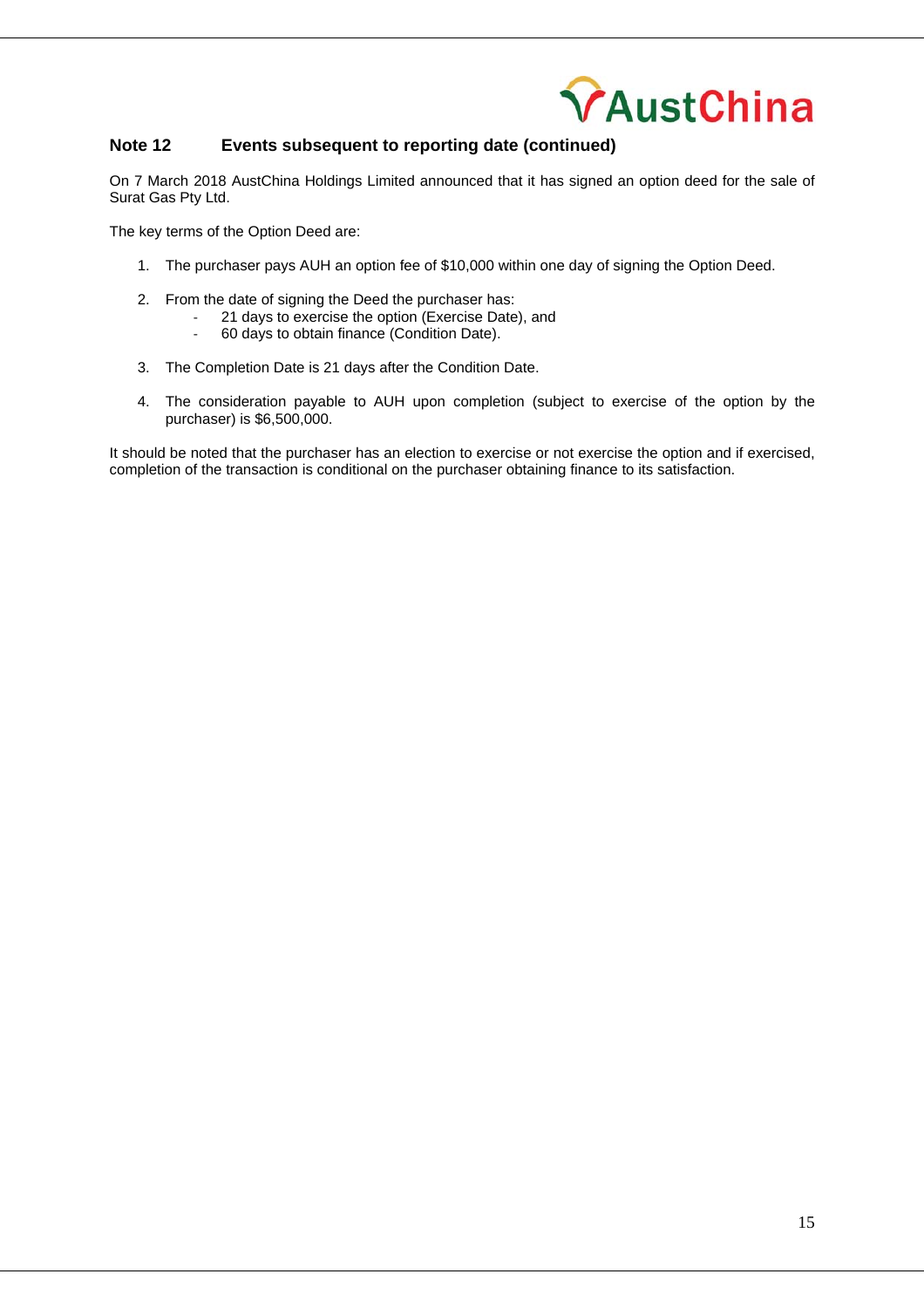

## **DIRECTORS' DECLARATION**

In the directors' opinion:

- (a) the attached financial statements and notes are in accordance with the *Corporations Act 2001,* including:
	- (i) complying with Accounting Standard AASB 134 *Interim Financial Reporting*, the *Corporations Regulations 2001* and other mandatory professional reporting requirements, and
	- (ii) giving a true and fair view of the group's financial position as at 31 December 2017 and of its performance for the half-year ended on that date, and
- (b) there are reasonable grounds to believe that AustChina Holdings Limited will be able to pay its debts as and when they become due and payable.

This declaration is made in accordance with a resolution of the directors made pursuant to section 303(5)(a) of the *Corporations Act 2001*.

On behalf of the directors

 $\mathcal{S}% _{0}=\mathcal{S}_{0}=\mathcal{S}_{0}=\mathcal{S}_{0}=\mathcal{S}_{0}=\mathcal{S}_{0}=\mathcal{S}_{0}=\mathcal{S}_{0}=\mathcal{S}_{0}=\mathcal{S}_{0}=\mathcal{S}_{0}=\mathcal{S}_{0}=\mathcal{S}_{0}=\mathcal{S}_{0}=\mathcal{S}_{0}=\mathcal{S}_{0}=\mathcal{S}_{0}=\mathcal{S}_{0}=\mathcal{S}_{0}=\mathcal{S}_{0}=\mathcal{S}_{0}=\mathcal{S}_{0}=\mathcal{S}_{0}=\mathcal{S}_{0}=\mathcal{S}_{0}=\mathcal{S}_{0}=\mathcal{S}_{0}=\math$ e escederal

A Chan Chairman

16 March 2018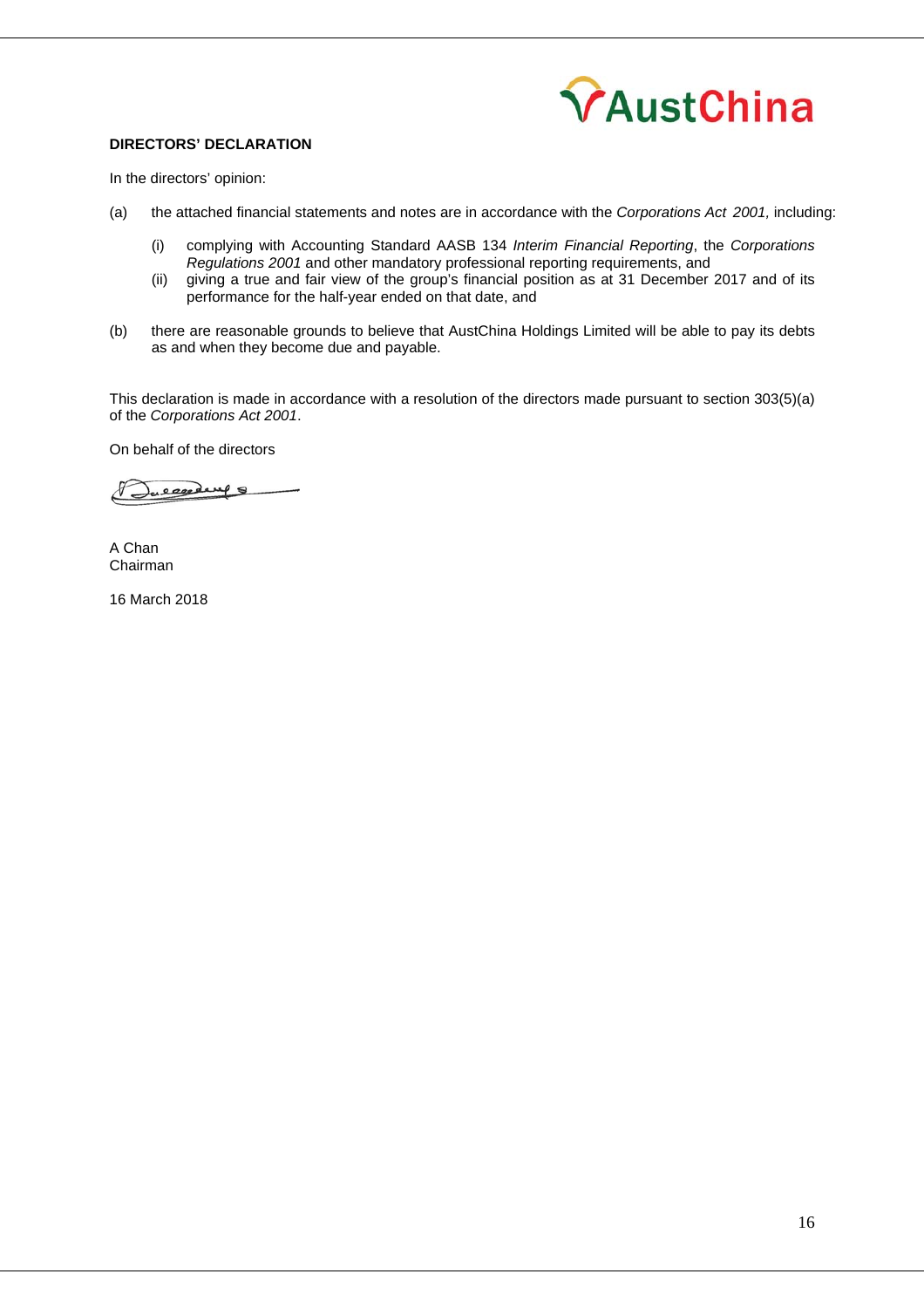

#### **RSM Australia Partners**

Level 6, 340 Adelaide Street Brisbane QLD 4000 GPO Box 1108 Brisbane QLD 4001

> T +61 (0) 7 3225 7888 F +61 (0) 7 3221 7666

> > www.rsm.com.au

## **INDEPENDENT AUDITOR'S REVIEW REPORT TO THE MEMBERS OF AUSTCHINA HOLDINGS LIMITED**

We have reviewed the accompanying half-year financial report of AustChina Holdings Limited which comprises the consolidated statement of financial position as at 31 December 2017, the consolidated statement of profit or loss and other comprehensive income, consolidated statement of changes in equity and the consolidated statement of cash flows for the half-year ended on that date, notes comprising a summary of significant accounting policies and other explanatory information, and the directors' declaration of the consolidated entity comprising the company and the entities it controlled at the half-year's end or from time to time during the half-year.

## *Directors' Responsibility for the Half-Year Financial Report*

The directors of AustChina Holdings Limited are responsible for the preparation of the half-year financial report that gives a true and fair view in accordance with Australian Accounting Standards and the *Corporations Act 2001*  and for such internal control as the directors determine is necessary to enable the preparation of the half-year financial report that is free from material misstatement, whether due to fraud or error.

## *Auditor's Responsibility*

Our responsibility is to express a conclusion on the half-year financial report based on our review. We conducted our review in accordance with Auditing Standard on Review Engagements ASRE 2410 *Review of a Financial Report Performed by the Independent Auditor of the Entity*, in order to state whether, on the basis of the procedures described, we have become aware of any matter that makes us believe that the half-year financial report is not in accordance with the *Corporations Act 2001* including: giving a true and fair view of the consolidated entity's financial position as at 31 December 2017 and its performance for the half-year ended on that date; and complying with Accounting Standard AASB 134 *Interim Financial Reporting* and the *Corporations Regulations 2001*. As the auditor of AustChina Holdings Limited, ASRE 2410 requires that we comply with the ethical requirements relevant to the audit of the annual financial report.

A review of a half-year financial report consists of making enquiries, primarily of persons responsible for financial and accounting matters, and applying analytical and other review procedures. A review is substantially less in scope than an audit conducted in accordance with Australian Auditing Standards and consequently does not enable us to obtain assurance that we would become aware of all significant matters that might be identified in an audit. Accordingly, we do not express an audit opinion.

#### **THE POWER OF BEING UNDERSTOOD** AUDIT | TAX | CONSULTING

RSM Australia Partners is a member of the RSM network and trades as RSM. RSM is the trading name used by the members of the RSM network. Each member of the RSM network is an independent accounting and consulting firm which practices in its own right. The RSM network is not itself a separate legal entity in any jurisdiction. RSM Australia Partners ABN 36 965 185 036

Liability limited by a scheme approved under Professional Standards Legislation